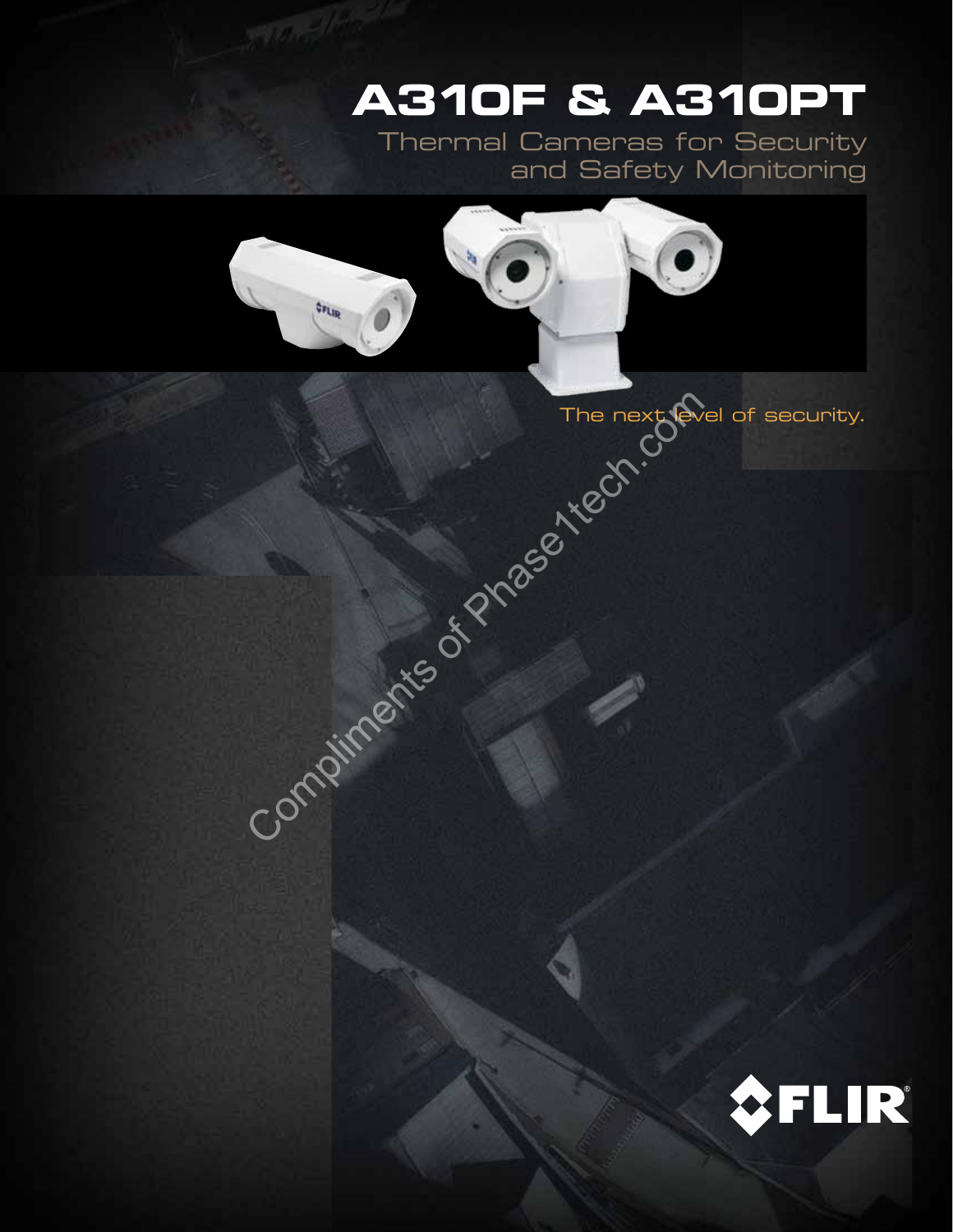# Thermal Cameras + Thermal Analytics = Temperature Alarms

Security professionals around the world have been using FLIR thermal cameras for perimeter and critical asset security for years.

Facility Operations and Safety personnel have been using FLIR cameras to gather non-contact temperature measurements and condition monitoring data for decades.

Why not use the same cameras to do both? Now you can.

# Thermal Analytics Applications Powerful and versatile, A310 cameras with FLIR Thermal Analytics protect you from loss on multiple fronts.

Pole-mounted fixed cameras using FLIR Analytics provide automated alarming of intruders, while cueing pan/tilt cameras to interrogate alarms for more detailed assessment.

When no intrusion alarms are present, the pan/tilt cameras can examine substation components for heat signatures that signify efficiency loss or impending failure and generate temperature alarms. Proactively fixing these faults saves utility companies from losing millions of dollars in revenue due to unplanned service

interruptions every year.

These same pan/tilt cameras provide intrusion alarm assessment with built-in analytics and respond to alarms generated by other third-party devices.

Strategically positioned cameras send alarms when a concentrated area shows a temperature increase. This is a proven application for monitoring hazardous chemical storage facilities, bulk coal piles, and critical vessels for life-threatening failures and fires.

> These FLIR Thermal Analytics solutions protect facilities from unwanted intrusion, but also from fire hazards, premature equipment failure, and other factors that can lead to expensive downtime and lost revenue.

Electric power substations, remote and green energy production facilities, CFATS impacted facilities, and many other industrial/commercial enterprises all benefit from these FLIR Thermal Analytics solutions and A310F and PT camera systems.



*<u>OFLIR</u>* 





By merging our industry-leading thermal imaging cameras with thermal video analytics and non-contact temperature measurement, the A310 Fixed and Pan/Tilt camera systems create a multi-role solution for perimeter intrusion detection and facility safety monitoring.

With FLIR Analytics you can use your security cameras to measure and display actual object temperatures and generate alarms when thresholds are exceeded, even at remotely monitored facilities.

A310F and PT cameras give you.

- Perimeter security with thermal imaging and analytics
- • Equipment monitoring to anticipate unscheduled failures
- • Wide-area surveillance for fire detection and monitoring of critical materials
- Alarms based on actual object temperatures exceeding pre-set thresholds

## Go to FLIR.com/a310 to see a video demonstration!

OELIR